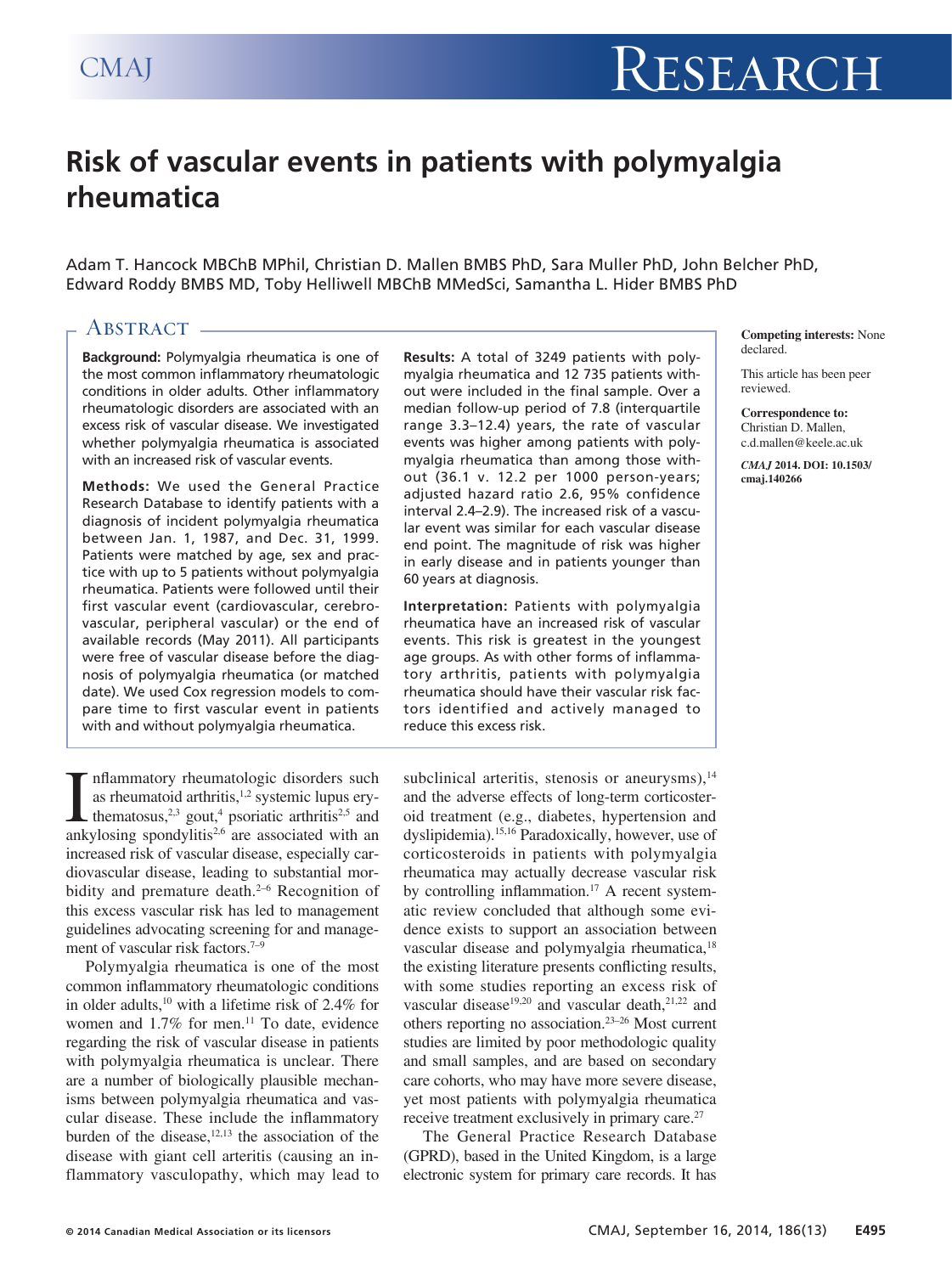been used as a data source for previous studies,<sup>28</sup> including studies on the association of inflammatory conditions with vascular disease<sup>29</sup> and on the epidemiology of polymyalgia rheumatica in the UK.30 The aim of the current study was to examine the association between polymyalgia rheumatica and vascular disease in a primary care population.

# **Methods**

## **The General Practice Research Database**

The GPRD consists of the electronic medical records of patients registered with contributing general practices in England and Wales. More than 95% of people in the UK are registered with a general practice, with general practitioners acting as "gatekeepers" for many health-related services. The GPRD draws on the records of all patients registered with more than 500 practices; these records represent 6% of the population of England and Wales.28,31 Practices contributing to the GPRD are broadly representative of practices in England and Wales in terms of geographical distribution, patient list size, and the age and sex distribution of patients. The data routinely recorded in the GPRD include demographics, prescription details, clinical events, preventive care, specialist referrals, and hospital admissions and their major outcomes.28 To be included in the database, contributing practices must meet strict criteria for data quality $31$  and be declared to have data "up to standard" for research purposes. A review of all validation studies found that medical data in the GPRD were generally of high quality,31 with better diagnostic coding for chronic than acute conditions.28

#### **Study population**

All patients with a diagnosis of incident polymyalgia rheumatica recorded in the GPRD between Jan. 1, 1987, and Dec. 31, 1999, were identified. Patients were identified by the N-20 Read code (i.e., a coded thesaurus of clinical codes, based on International Classification of Diseases, 9th Revision [Clinical Modification] codes used in general practice in the UK) and individually matched with up to 5 patients without polymyalgia rheumatica, matched for birth year, sex and practice. For patients with polymyalgia rheumatica, the index date was the date of the first Read code for polymyalgia rheumatica. For patients without polymyalgia rheumatica, the index date was the corresponding, matched date. Patients with polymyalgia rheumatica and their matched counterparts were eligible for inclusion if aged 50 years or older at their index date with at least 2 years of "up-to-standard" records available before this date, and no record of vascular events

before this date. Matching and data extraction were carried out by GPRD staff, according to their usual procedures.

To be confident in the definition of polymyalgia rheumatica, we applied a method previously used in GPRD research related to polymyalgia rheumatica.30 Patients with polymyalgia rheumatica who were registered with the practice for 6 months or longer after the index date were included only if they had at least 2 prescriptions for oral corticosteroids within that period. Patients who ceased to be registered with the practice within 6 months of the index date were included if they had 1 or more prescriptions for oral corticosteroids between the index date and the end of their registration. Patients with a Read code diagnosis of polymyalgia rheumatica who did not fulfill the criterion for steroid prescription were excluded from further analyses, as were their matched counterparts. Polymyalgia rheumatica may mimic other rheumatologic disorders, such as inflammatory arthritis,<sup>32</sup> and so all patients who received a Read code for an alternative inflammatory rheumatologic diagnosis within 6 months were excluded from the analysis, together with their matched controls.

Participants were followed from their index date to the date of their first vascular event, death, transfer out of the GPRD practice, or until the end of the data excerpt (May 2011), whichever was the earliest.

#### **Outcome measures**

The primary outcome was time to first vascular event. Vascular outcomes were grouped into cardiovascular (e.g., myocardial infarction and angina), cerebrovascular (e.g., ischemic and hemorrhagic stroke, and transient ischemic attack) and peripheral vascular events (e.g., intermittent claudication and ischemia). A list of the Read codes included is available from the authors.

#### **Potential confounders**

Participants' electronic medical records were searched to identify known vascular risk factors (i.e., hypertension, hyperlipidemia, diabetes, ever having smoked) from before the index date. Smoking was defined according to the information provided directly by the GPRD, as ever or never having smoked. We used Read codes to identify participants with a diagnosis of giant cell arteritis either before or after the diagnosis of polymyalgia rheumatica.

#### **Statistical analysis**

Descriptive statistics (means and standard deviations, medians and interquartile ranges) were used as appropriate to describe the sample. We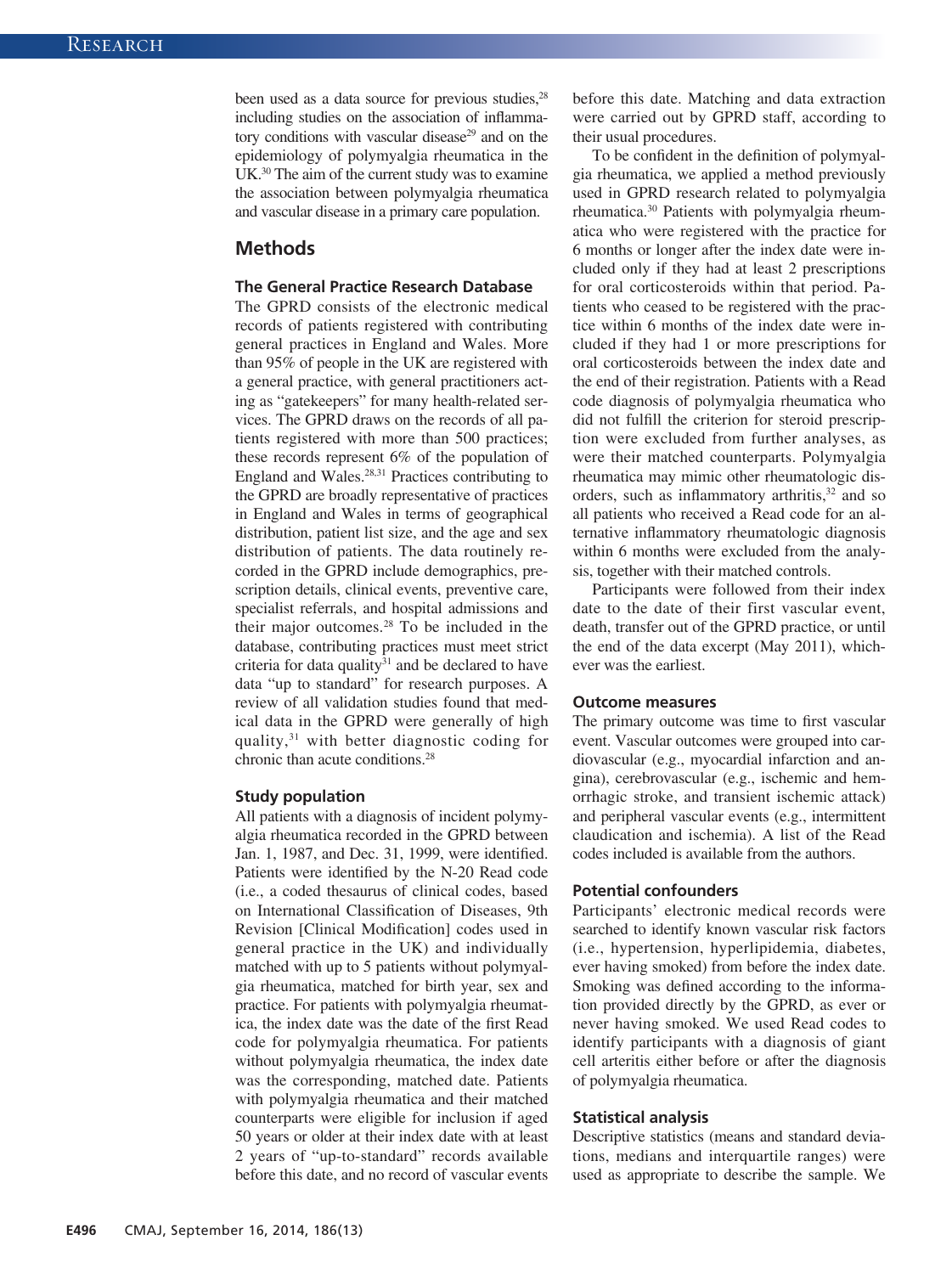used Cox proportional hazard models to ascertain the association between polymyalgia rheumatica and all vascular outcomes over the entire followup period, and at 6 months and 1, 2, 5 and 10 years after the index date. The association of polymyalgia rheumatica with any cardiovascular, cerebrovascular or peripheral vascular events was investigated using similar models. We investigated the association with all vascular events over the entire follow-up period in age- and sexspecific groups. Models were adjusted for age and sex, and for the presence of known traditional vascular risk factors and giant cell arteritis.

We used robust standard errors to correct estimated standard errors for the matched design.<sup>33</sup> We tested the proportional hazards assumption in all models using graphical methods and Schoenfeld residuals. If models were found to violate the proportional hazards assumption, we refitted models assuming separate baseline hazards for the covariate(s) found to be causing the violation.

We conducted a sensitivity analysis over the entire follow-up period, using all vascular events as the outcome. To account for coexisting giant cell arteritis (because these patients would be expected to receive substantially higher doses of steroids than those with polymyalgia rheumatica alone, and would also be more likely to receive treatment through secondary care), we excluded all patients with a diagnosis of giant cell arteritis, along with their matched groups.

To assess the risk of surveillance bias resulting in less-severe vascular events being diagnosed in those with polymyalgia rheumatica, we examined specific cardiovascular end points (i.e., myocardial infarction, any stroke, ischemic stroke, hemorrhagic stroke, transient ischemic attack) that would require emergency treatment. We also assessed the association with angina, as a less specific diagnosis.

All analyses were performed using Stata 12.1 (StataCorp), and all point estimates were calculated with associated 95% confidence intervals (CIs).

#### **Ethics approval**

This study received approval from the Independent Scientific Advisory Committee for Medicines and Healthcare Products Regulatory Agency database research (protocol no. 10\_109AR).

# **Results**

We identified 3925 patients with polymyalgia rheumatica and no history of vascular events. The diagnosis of polymyalgia rheumatica could be validated via steroid prescription in 3318 patients, who were matched with a total of 13 016 patients without polymyalgia rheumatica (Appendix 1, available at www.cmaj.ca/lookup/ suppl/doi:10.1503/cmaj.140266/-/DC1). Sixteen patients had a vascular event or were censored on their index date (or the index date of their matched counterpart with polymyalgia rheumatica) and so were excluded from further analyses; 66 patients received an alternative rheumatologic diagnosis (97% with inflammatory arthritis) and therefore they and their matched controls were excluded. The final sample consisted of 3249 patients with polymyalgia rheumatica and 12 735 patients without.

As expected from the matched design, the mean age of patients and proportion of women in both groups were similar (Table 1). The ratio of men to women was 1:2.65. Patients with polymyalgia rheumatica were more likely to have a diagnosis of hypertension, hyperlipidemia or diabetes and to have ever smoked. Smoking status was missing for about 13%  $(n = 2090)$  of the sample. Patients with polymyalgia rheumatica were more likely to have their smoking status recorded, with 236 of 3249 (7.3%) having a missing smoking status compared with 1854 of 12 735 (14%) of controls. These patients were excluded from the adjusted analyses. The median follow-up time for patients with polymyalgia rheumatica was 7.8 (interquartile range [IQR] 3.3–12.4) years, which was significantly longer than the median follow-up time for those without the condition  $(7.4$  [IQR 3.3–12.0];  $p = 0.005$ ).

Patients with polymyalgia rheumatica were more likely to have a vascular event during the follow-up period than were patients without (hazard ratio [HR] 2.9, 95% CI 2.6–3.2) (Figure 1). This association remained after adjust-

Table 1: Characteristics of patients with and without a diagnosis of polymyalgia rheumatica

| Group; no. $(\%)^*$      |                        |  |
|--------------------------|------------------------|--|
| <b>PMR</b><br>$n = 3249$ | No PMR<br>$n = 12,735$ |  |
| $72.3 \pm 8.9$           | $72.0 \pm 9.1$         |  |
| 2356 (72.6)              | 9245 (72.5)            |  |
| 1308 (43.4)              | 4496 (41.3)            |  |
| 1611 (51.1)              | 5241 (41.2)            |  |
| 438 (13.5)               | 1266 (9.9)             |  |
| 521 (16.0)               | 1431 (11.4)            |  |
| 248 (7.6)                | (0.5)<br>67            |  |
| $7.8(3.3-12.4)$          | $7.4(3.3-12.0)$        |  |
|                          |                        |  |

Note: IQR = interquartile range, PMR = polymyalgia rheumatica, SD = standard deviation. \*Unless stated otherwise.

†Contains missing data where smoking status was not recorded in General Practice Research Database data set (13% missing overall). ‡Recorded at any time before index date.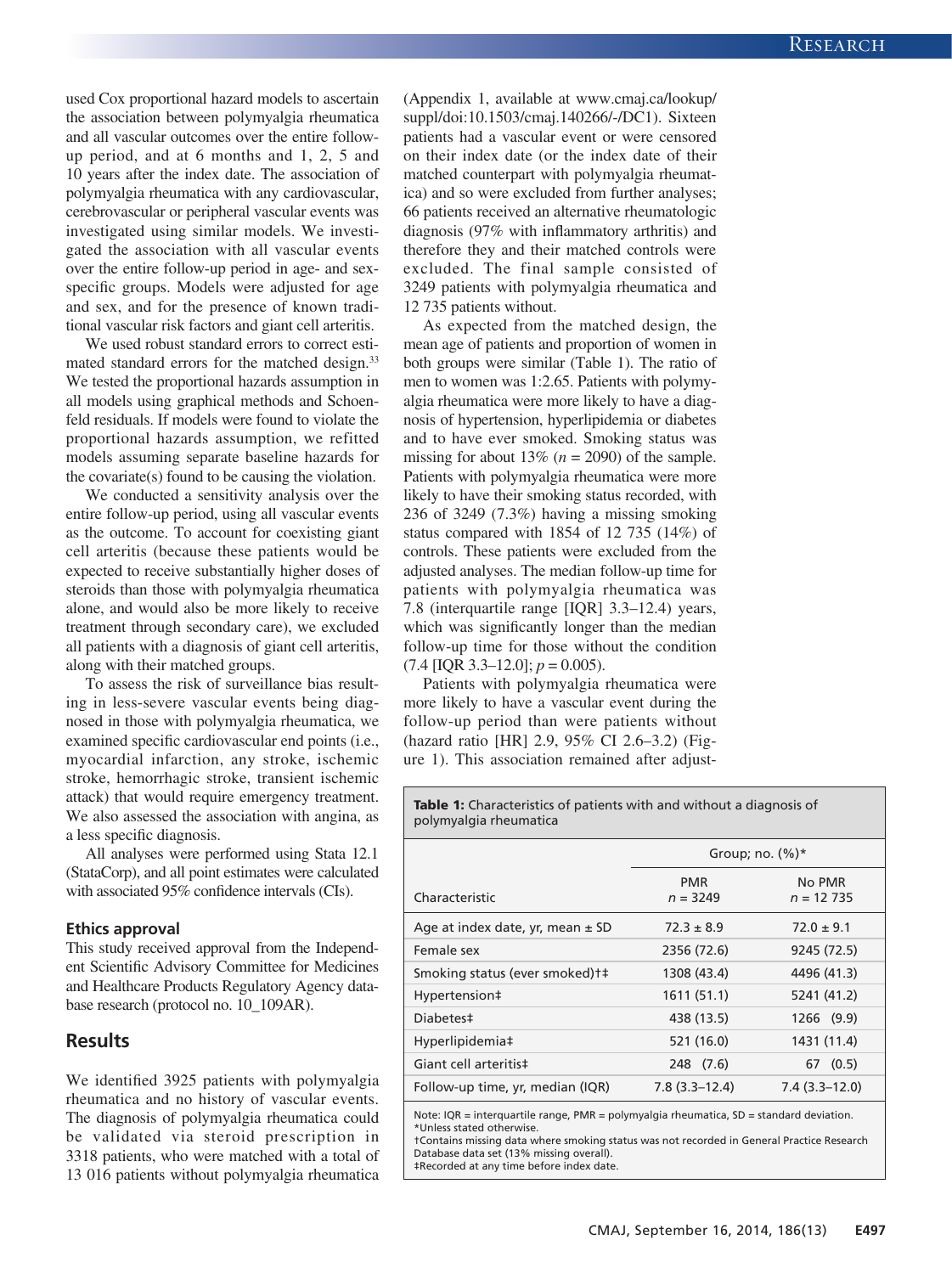ment for age, sex and known vascular risk factors (HR 2.6, 95% CI 2.4–2.9) (Table 2). The association was strongest in the first 6 months after the index date and remained significant throughout the follow-up period.

There were similar, significant associations between polymyalgia rheumatica and cerebrovascular (HR 2.6, 95% CI 2.3–3.0), cardiovascular (HR 3.0, 95% CI 2.7–3.3) and peripheral vascular (HR 3.3, 95% CI 2.7–4.1) events (Table 3). These associations remained after adjustment for age, sex and vascular risk factors (cerebrovascular: HR 2.3, 95% CI 2.0–2.6; cardiovascular: HR 2.7, 95% CI 2.4–3.0; peripheral vascular: HR 2.8, 95% CI 2.2–3.5). For cerebrovascular and cardiovascular events, there were similar trends over time as seen in all events, with a higher risk of such an event during the first 6–12 months after diagnosis of polymyalgia rheumatica and the magnitude of increased risk decreasing over time (data not shown).

The increased risk of a vascular event in those with PMR was similar in men and women (Table 4). However, this association varied across age groups, with patients aged 50–59 years having a more than fivefold increased risk of a vascular event compared with a threefold increased risk among patients aged 80 years and older.

#### **Sensitivity analysis**

After exclusion of the 326 patients with a diagnosis of giant cell arteritis and the remainder of their matched groups  $(n = 1285)$ , the association remained (HR 2.7, 95% CI 2.4–3.0).



**Figure 1: Kaplan–Meier curves for time to first vascular event after the index date among patients with and without a diagnosis of polymyalgia rheumatica (PMR). Dotted lines = 95% confidence intervals.**

When considering only specific vascular end points (i.e., any stroke, hemorrhagic stroke, ischemic stroke, transient ischemic attack, myocardial infarction, angina), the same pattern of association with polymyalgia rheumatica was seen (data not shown). However, its strength was attenuated somewhat, and it was not significant for hemorrhagic stroke where the number of events was small  $(n = 36)$ .

## **Interpretation**

Our results showed that patients with polymyalgia rheumatica had an increased risk of all types of vascular events, even after traditional risk factors for vascular disease were controlled for. This excess risk was present soon after diagnosis, was present in both men and women, and was largest in younger  $(< 60 \text{ yr})$  patients.

A recent systematic review of polymyalgia rheumatica and vascular disease found conflicting results,18 with some studies reporting a positive association<sup>19,20</sup> and others no association.<sup>23-25</sup> Our study provides robust evidence that polymyalgia rheumatica, in common with other rheumatologic disorders such as rheumatoid arthritis and systemic lupus erythematosus, is associated with an increased vascular risk. In contrast with rheumatoid arthritis and systemic lupus erythematosus (where the greatest cardiovascular risk is in established disease), $\frac{1}{1}$  in our study cohort the excess risk was seen early in the disease and was present throughout the follow-up period. This early excess risk provides insight into potential mechanisms and supports the link between inflammation and vascular disease, $12,13$  given that the inflammatory burden in polymyalgia rheumatica (measured by erythrocyte sedimentation rate and C-reactive protein level) is highest in early disease. Other studies suggest that inflammation may lead to plaque instability $34$  and, hence, vascular events. Further support for the inflammatory hypothesis comes from a systematic review showing that patients with rheumatoid arthritis who are given methotrexate have a lower risk of cardiovascular disease, probably via better control of inflammation.35 Alternatively, the excess risk in polymyalgia rheumatica may be mediated by corticosteroids, via adverse effects on blood pressure and lipids. Study results suggest that prednisolone is associated with increased cardiovascular events at doses higher than  $7.5 \text{ mg/d}$ ,<sup>15</sup> although other studies of steroid use in polymyalgia rheumatica<sup>36</sup> and rheumatoid arthritis 37 did not find an association between steroid dose and vascular risk, suggesting there may be a trade-off between adverse events of steroids on blood pressure and lipids and their efficacy in controlling inflammation.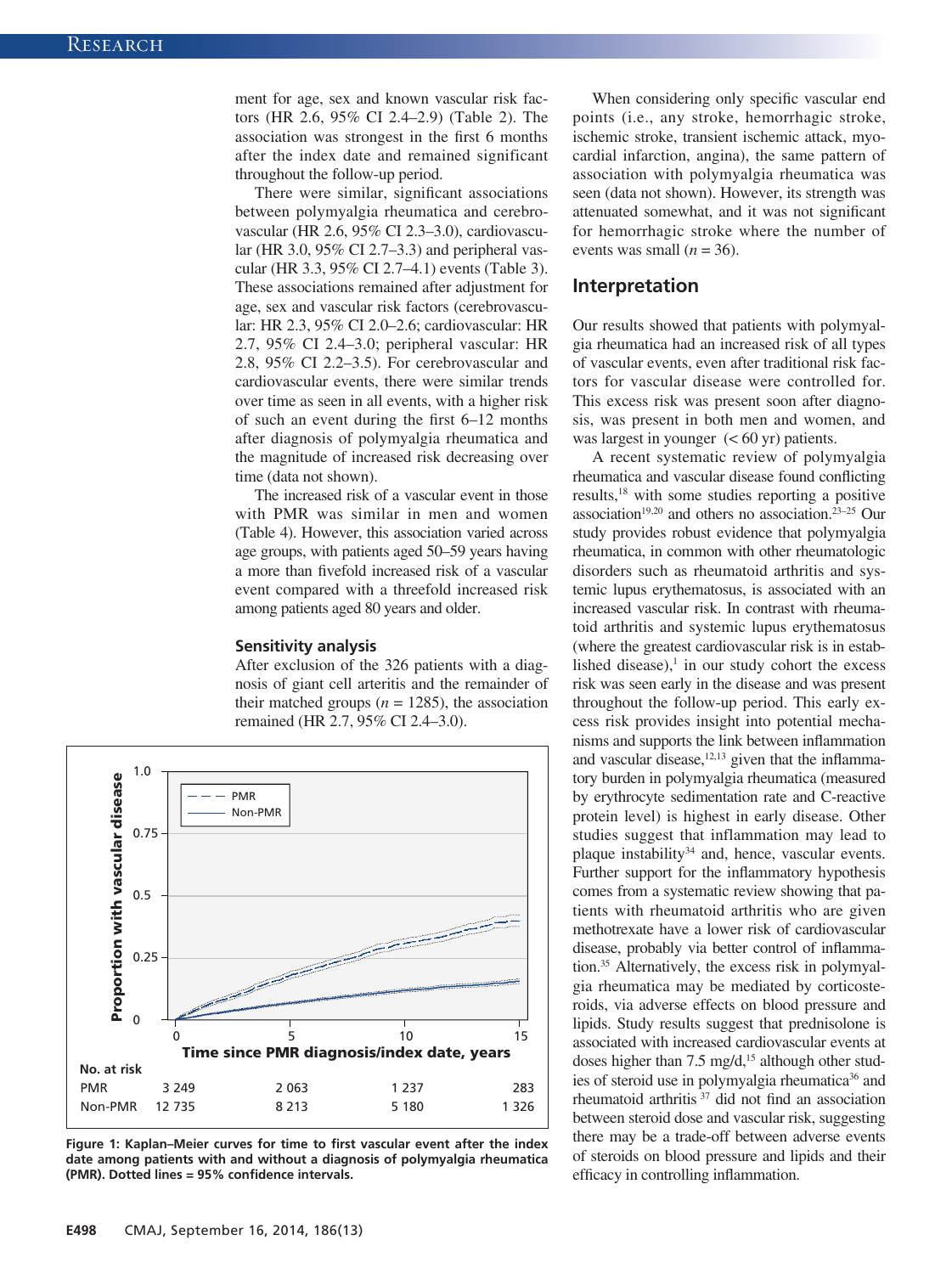### **Strengths and limitations**

Strengths of our study include the GPRD data set, which is large and well validated.<sup>28,31</sup> Also, patients were matched by age, sex and practice, which reduces the risk of confounding by sociodemographic and geographic factors.

Our study also has several limitations. As with all database studies, our study is subject to

Table 2: Association between diagnosis of polymyalgia rheumatica and all first vascular events, by follow-up period

| Follow-up                |      | All vascular events, rate per<br>1000 person-years (95% CI) |                   | Hazard ratio (95% CI) |                  |
|--------------------------|------|-------------------------------------------------------------|-------------------|-----------------------|------------------|
| period                   | No.  | <b>PMR</b>                                                  | No PMR            | Unadjusted            | Adjusted*        |
| 6 mo                     | 168  | 47.6 (38.8-60.7)                                            | 14.6 (11.9-17.9)  | $3.3(2.5-4.5)$        | $3.0(2.2 - 4.2)$ |
| 1 yr                     | 326  | 45.5 (38.6–53.7)                                            | 15.2 (13.2-17.6)  | $3.0(2.4-3.7)$        | $2.7(2.1-3.4)$   |
| 2 yr                     | 522  | 41.2 (36.3-46.7)                                            | 14.7 (13.2–16.4)  | $2.8(2.4-3.3)$        | $2.4(2.0-2.8)$   |
| 5 yr                     | 1247 | 39.6 (36.3-43.1)                                            | 14.1 (13.2–15.2)  | $2.8(2.5-3.1)$        | $2.4(2.1-2.7)$   |
| 10 <sub>yr</sub>         | 1892 | 37.5 (35.0-40.2)                                            | 12.9 (12.2-13.8)  | $2.9(2.6-3.2)$        | $2.5(2.3-2.8)$   |
| All follow-up<br>periods | 2174 | 36.1 (33.8-38.5)                                            | $12.2(11.6-12.9)$ | $2.9(2.6-3.2)$        | $2.6(2.4-2.9)$   |

Note: CI = confidence interval, PMR = polymyalgia rheumatica.

\*Adjusted for age, sex, ever having smoked, and record of hypertension, hyperlipidemia, diabetes or giant cell arteritis.

Table 3: Association between diagnosis of polymyalgia rheumatica and first occurrence of each type of vascular event

|                           |      | Specific vascular events, rate per<br>1000 person-years (95% CI) |                | Hazard ratio (95% CI) |                             |
|---------------------------|------|------------------------------------------------------------------|----------------|-----------------------|-----------------------------|
| Type of vascular<br>event | No.  | <b>PMR</b>                                                       | No PMR         | Unadjusted            | Adjusted*                   |
| Cerebrovascular           | 1067 | 15.6 (14.2-17.2)                                                 | $5.9(5.5-6.4)$ | $2.6(2.3-3.0)$        | $2.3(2.0-2.6)$ <sup>+</sup> |
| Cardiovascular            | 1134 | 18.1 (16.6-19.8)                                                 | $6.1(5.6-6.6)$ | $3.0(2.7-3.3)$        | $2.7(2.4-3.0)$              |
| Peripheral                | 335  | $5.5 \quad (4.7-6.4)$                                            | $1.6(1.4-1.9)$ | $3.3(2.7-4.1)$        | $2.8(2.2 - 3.5)$            |

Note: CI = confidence interval, PMR = polymyalgia rheumatica.

\*Adjusted for age, sex, ever having smoked, and record of hypertension, hyperlipidemia, diabetes or giant cell arteritis.

†Assuming separate baseline hazards for those with and without giant cell arteritis.

| <b>Table 4:</b> Association between diagnosis of polymyalgia rheumatica and all vascular events, by sex and age |                    |                                                             |                       |                  |  |
|-----------------------------------------------------------------------------------------------------------------|--------------------|-------------------------------------------------------------|-----------------------|------------------|--|
|                                                                                                                 |                    | All vascular events, rate per<br>1000 person-years (95% CI) | Hazard ratio (95% CI) |                  |  |
| Characteristic                                                                                                  | <b>PMR</b>         | No PMR                                                      | Unadjusted            | Adjusted*        |  |
| <b>Sex</b>                                                                                                      |                    |                                                             |                       |                  |  |
| Male                                                                                                            | 43.7 (38.9–49.3)   | $15.7(14.3-17.3)$                                           | $2.8(2.4-3.2)$        | $2.5(2.1-2.9)$   |  |
| Female                                                                                                          | 33.5 (30.9 - 36.2) | $11.0(10.3 - 11.8)$                                         | $3.1(2.7-3.3)$        | $2.7(2.4-2.9)$ t |  |
| Age, yr                                                                                                         |                    |                                                             |                       |                  |  |
| $50 - 59$                                                                                                       | 19.5 (15.1-25.0)   | $3.5$ $(2.6-4.6)$                                           | $5.6(3.8 - 8.1)$      | $5.0(3.4 - 7.4)$ |  |
| $60 - 69$                                                                                                       | 27.6 (24.2-31.5)   | $8.1 \quad (7.2 - 9.1)$                                     | $3.4(2.9 - 4.1)$      | $2.9(2.4-3.5)$   |  |
| $70 - 79$                                                                                                       | 40.1 (36.4–44.1)   | 16.0 (14.9-17.3)                                            | $2.5(2.2-2.8)$        | $2.3(2.1-2.7)$   |  |
| $\geq 80$                                                                                                       | 56.9 (49.6–64.8)   | 19.8 (17.6-22.3)                                            | $2.8(2.4-3.4)$        | $2.6(2.1-3.1)$   |  |

Note: CI = confidence interval, PMR = polymyalgia rheumatia.

\*Adjusted for age, sex, ever having smoked, and record of hypertension, hyperlipidemia, diabetes or giant cell arteritis. Models stratified by age were adjusted only for sex, and vice versa.

†Assuming separate baseline hazards for those with and without diabetes mellitus.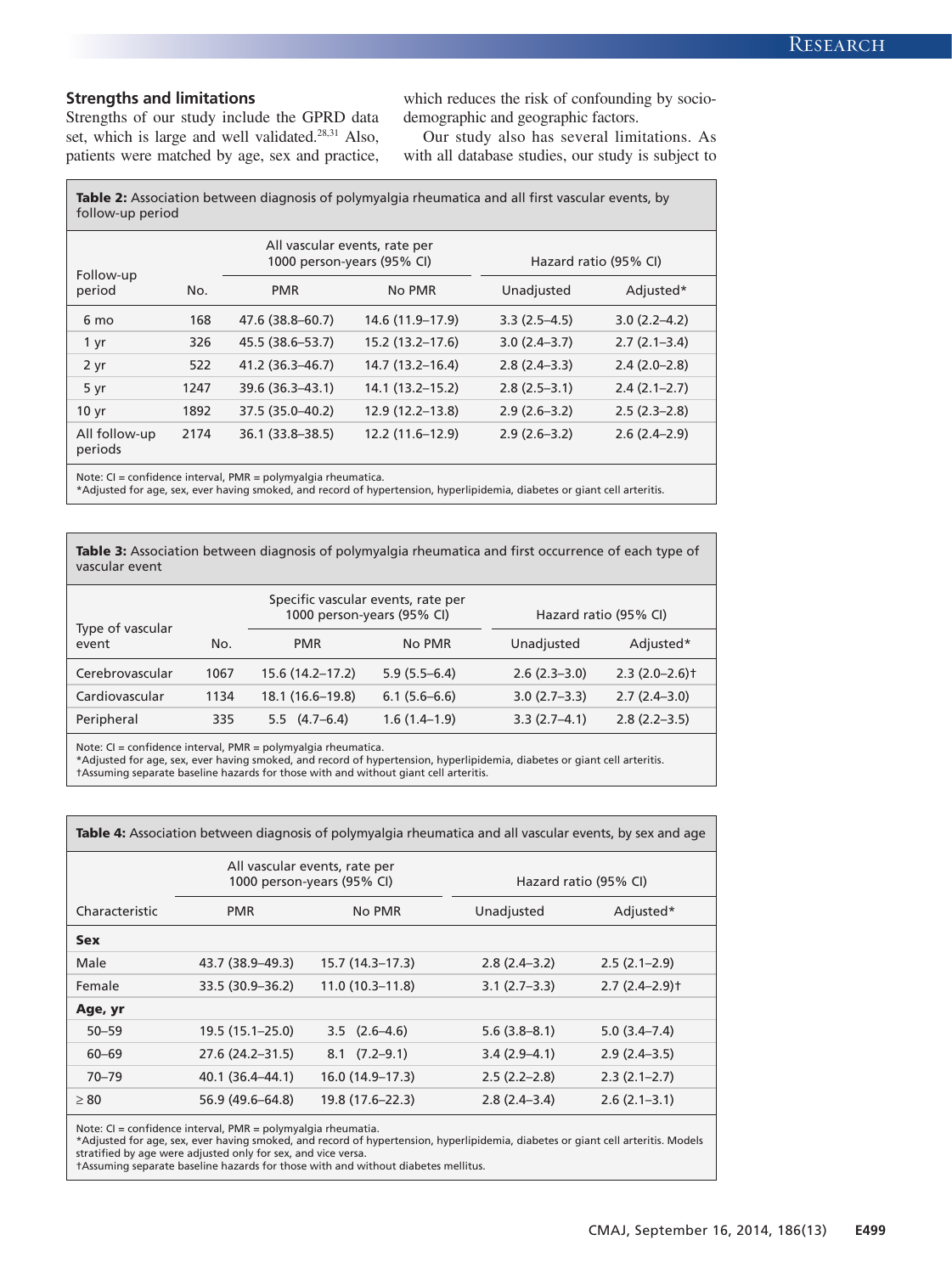the potential for misclassification owing to reliance on accurate event coding. However, by considering vascular outcomes likely to result in hospital admission (e.g., myocardial infarction, stroke), the risk of this (which would be similar in both groups) is reduced. In addition, a previous systematic review of validity of diagnoses within the GPRD suggested the validity of cardiovascular disease coding is high, at over 85%.28,31 There remains, however, the possibility of surveillance bias. Patients with newly diagnosed polymyalgia rheumatica have been shown to consult with physicians more frequently,<sup>19</sup> and general practitioners may be more vigilant to the development of risk factors such as hypertension or diabetes in patients receiving corticosteroids. Ensuring diagnostic accuracy for polymyalgia rheumatica is difficult. Polymyalgia rheumatica is a clinical diagnosis, and a single diagnostic test does not exist. In the UK, guidelines from the British Society for Rheumatology<sup>37</sup> encourage a stepped diagnostic approach and emphasize important diagnostic features. Although we were unable to validate the diagnosis of polymyalgia rheumatica using classification criteria,<sup>38</sup> to improve diagnostic accuracy we restricted our analysis to patients with polymyalgia rheumatica receiving treatment with steroids. It is possible that some patients with other noninflammatory conditions, such as malignant disease, initially received a diagnosis of polymyalgia rheumatica, although inclusion of these patients is likely to have reduced the strength of any association observed and so should not affect our findings.

#### **Conclusion**

Our findings suggest an increased risk of vascular events in patients with polymyalgia rheumatica, independent of other traditional risk factors for vascular disease. Aggressive management of vascular risk factors should be considered in patients with polymyalgia rheumatica to try to attenuate this excess risk.

Further research is needed to investigate the mechanisms of vascular disease in polymyalgia rheumatica, and specifically to assess the burden of risk conferred by traditional cardiovascular risk factors versus the risk conferred by inflammation or treatment with steroids.

#### **References**

- 1. Avina-Zubieta JA, Thomas J, Sadatsafavi M, et al. Risk of incident cardiovascular events in patients with rheumatoid arthritis: a meta-analysis of observational studies. *Ann Rheum Dis* 2012;71:1524-9.
- 2. Roifman I, Beck PL, Anderson TJ, et al. Chronic inflammatory diseases and cardiovascular risk: a systematic review. *Can J Cardiol* 2011;27:174-82.
- 3. Bengtsson C, Ohman ML, Nived O, et al. Cardiovascular event in systemic lupus erythematosus in northern Sweden: inci-

dence and predictors in a 7-year follow-up study. *Lupus*  $2012.21:452-9$ 

- 4. Clarson L, Chandratre P, Hider S, et al. Increased cardiovascular mortality associated with gout: a systematic review and meta-analysis. *Eur J Prev Cardiol* 2013 Dec. 17. (Epub ahead of print)
- 5. Atzeni F, Turiel M, Boccassini L, et al. Cardiovascular involvement in psoriatic arthritis. *Reumatismo* 2011;63:148-54.
- Mathieu S, Gossec L, Dougados M, et al. Cardiovascular profile in ankylosing spondylitis: a systematic review and metaanalysis. *Arthritis Care Res (Hoboken)* 2011;63:557-63.
- 7. Jordan KM, Cameron JS, Snaith M, et al. British Society for Rheumatology and British Health Professionals in Rheumatology guideline for the management of gout. *Rheumatology (Oxford)* 2007;46:1372-4.
- 8. Luqmani R, Hennell S, Estrach C, et al. British Society for Rheumatology and British Health Professionals in Rheumatology guideline for the management of rheumatoid arthritis (after the first 2 years). *Rheumatology (Oxford)* 2009;48:436-9.
- 9. Peters MJ, Symmons DP, McCarey D, et al. EULAR evidencebased recommendations for cardiovascular risk management in patients with rheumatoid arthritis and other forms of inflammatory arthritis. *Ann Rheum Dis* 2010;69:325-31.
- 10. Michet CJ, Matteson EL. Polymyalgia rheumatica. *BMJ* 2008;336:765-9.
- 11. Crowson CS, Matteson EL, Myasoedova E, et al. The lifetime risk of adult-onset rheumatoid arthritis and other inflammatory autoimmune rheumatic diseases. *Arthritis Rheum* 2011; 63:633-9.
- 12. Hansson GK. Inflammation, atherosclerosis, and coronary artery disease. *N Engl J Med* 2005;352:1685-95.
- 13. Genest J. C-reactive protein: risk factor, biomarker and/or therapeutic target? *Can J Cardiol* 2010;26(Suppl A):41A-4A.
- 14. Mackie SL, Hensor EM, Morgan AW, et al. Should I send my patient with previous giant cell arteritis for imaging of the thoracic aorta? A systematic literature review and meta-analysis. *Ann Rheum Dis* 2014;73:143-8.
- 15. Wei L, MacDonald TM, Walker BR. Taking glucocorticoids by prescription is associated with subsequent cardiovascular disease. *Ann Intern Med* 2004;141:764-70.
- 16. Gabriel SE, Sunku J, Salvarani C, et al. Adverse outcomes of antiinflammatory therapy among patients with polymyalgia rheumatica. *Arthritis Rheum* 1997;40:1873-8.
- 17. Maradit Kremers H, Reinalda MS, Crowson CS, et al. Glucocorticoids and cardiovascular and cerebrovascular events in polymyalgia rheumatica. *Arthritis Rheum* 2007;57:279-86.
- 18. Hancock AT, Mallen CD, Belcher J, et al. The association between polymyalgia rheumatica and vascular disease; a systematic review. *Arthritis Care Res (Hoboken)* 2012;64:1301-5.
- 19. Kremers HM, Reinalda MS, Crowson CS, et al. Direct medical costs of polymyalgia rheumatica. *Arthritis Rheum* 2005; 53:578-84.
- 20. Warrington KJ, Jarpa EP, Crowson CS, et al. Increased risk of peripheral arterial disease in polymyalgia rheumatica: a population-based cohort study. *Arthritis Res Ther* 2009;11:R50.
- 21. Schaufelberger C, Bengtsson BA, Andersson R. Epidemiology and mortality in 220 patients with polymyalgia rheumatica. *Br J Rheumatol* 1995;34:261-4.
- 22. Uddhammar A, Eriksson AL, Nyström L, et al. Increased mortality due to cardiovascular disease in patients with giant cell arteritis in northern Sweden. *J Rheumatol* 2002;29:737-42.
- 23. Andersson R, Malmvall BE, Bengtsson BA. Long-term survival in giant cell arteritis including temporal arteritis and polymyalgia rheumatica. A follow-up study of 90 patients treated with corticosteroids. *Acta Med Scand* 1986;220:361-4.
- 24. Bengtsson BA, Malmvall BE. Prognosis of giant cell arteritis including temporal arteritis and polymyalgia rheumatica. A follow-up study on ninety patients treated with corticosteroids. *Acta Med Scand* 1981;209:337-45.
- 25. Myklebust G, Wilsgaard T, Jacobsen BK, et al. Causes of death in polymyalgia rheumatica. A prospective longitudinal study of 315 cases and matched population controls. *Scand J Rheumatol* 2003;32:38-41.
- 26. Pfadenhauer K, Esser M, Berger K. Vertebrobasilar ischemia and structural abnormalities of the vertebral arteries in active temporal arteritis and polymyalgia rheumatic — an ultrasonographic case-control study. *J Rheumatol* 2005;32:2356-60.
- 27. Barraclough K, Liddell WG, du Toit J, et al. Polymyalgia rheumatica in primary care: a cohort study of the diagnostic criteria and outcome. *Fam Pract* 2008;25:328-33.
- 28. Khan NF, Harrison SE, Rose PW. Validity of diagnostic coding within the General Practice Research Database: a systematic review. *Br J Gen Pract* 2010;60:e128-36.
- 29. Mikuls TR, Farrar JT, Bilker WB, et al. Gout epidemiology: